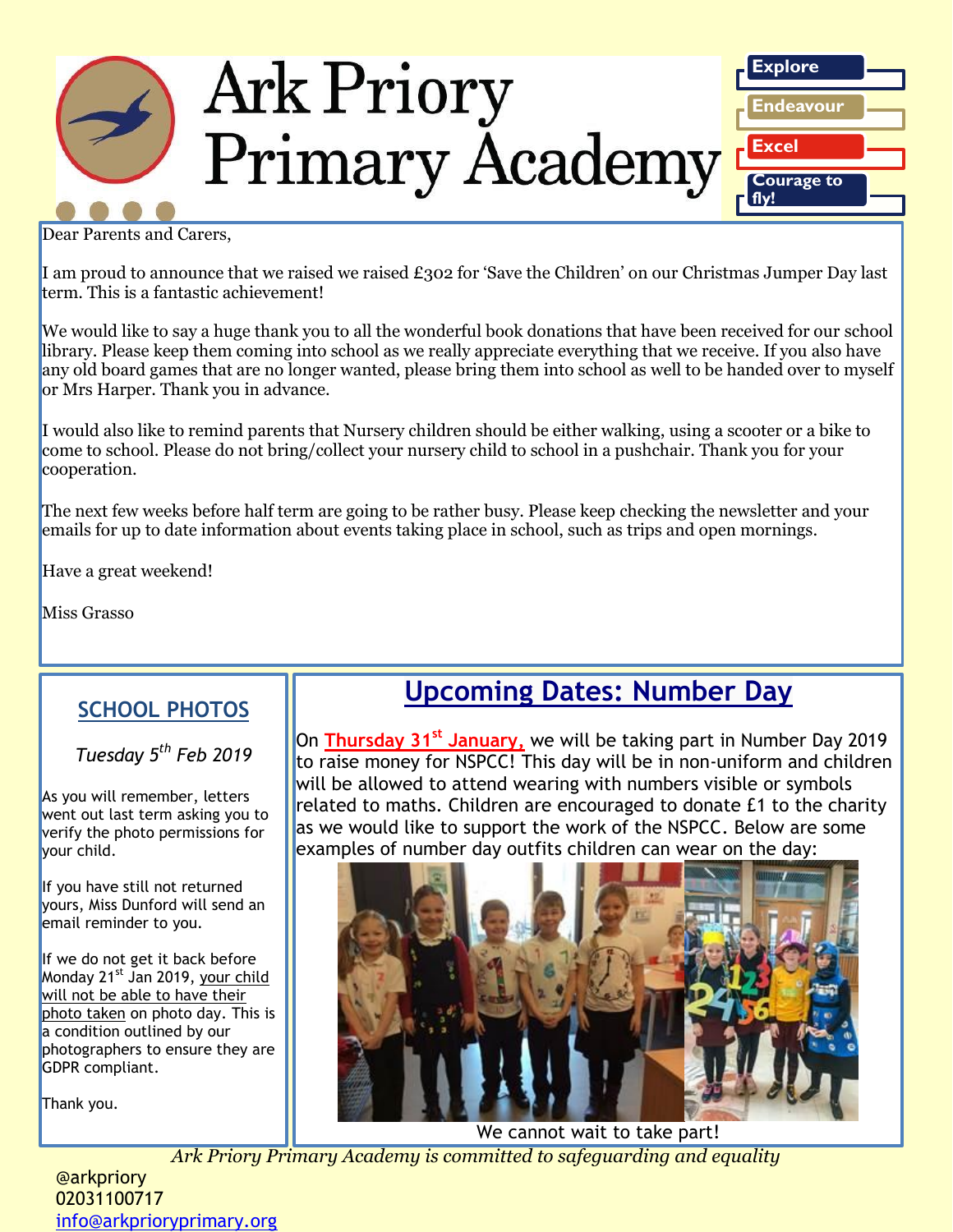

I believe lots of Priory families donated many items of fresh food so I would like to **thank you** all for doing something so wonderful for others in our community! It is fabulous to hear stories about how thoughtful our pupils are to do something good and kind for others.



*Ark Priory Primary Academy is committed to safeguarding and equality* 

- *lesson and swimming on the same day so must wear their PE kit to school*).
- Thursday 24<sup>th</sup> January: STEM Day
- Friday  $25<sup>th</sup>$  January-Mid-year reports will be issued to parents.
- Tuesday 29th January-Reception Trip
- Thursday  $31^{st}$  January Number Day
- Friday 1<sup>st</sup> February: Year 3 Trip

@arkpriory 02031100717 [info@arkprioryprimary.org](mailto:info@arkprioryprimary.org)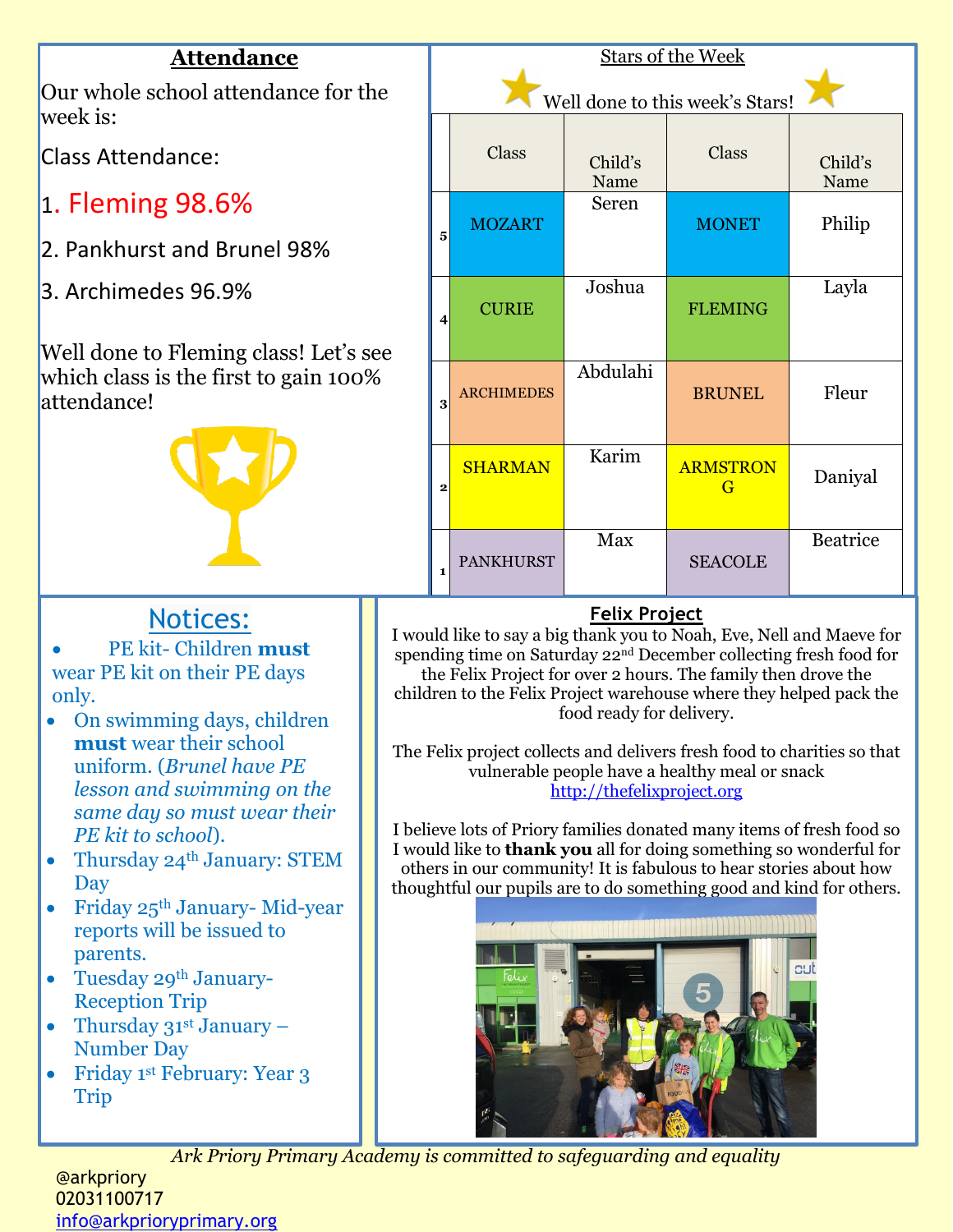## **Parents Corner:**



#### THE CHOIR OF ST GEORGE'S CHAPEL. **WINDSOR CASTLE**



You are invited to apply to attend our

### **Chorister for a Day**

event to be held on Saturday 9th February 2019 from 12.30pm to 6.30pm at St George's Chapel, Windsor Castle, Windsor SL4 1NJ Please see overleaf for further details.

Advance booking is essential. Closing date for applications: Friday 1st February 2019

Please contact Francesca Alden Email cfad@stgeorges-windsor.org Tel 01753 848797

Chorister for a Day is a wonderful opportunity for boys aged 6-8 (Yrs 2-3 at school) and their<br>parents to experience a day as a chorister in our world-famous choir of boys and professional adult singers. Designed to help potential choristership applicants find out more about life as a chorister ahead of choristership auditions in March, the programme of events will include various activities, ending with the Chorister for a Day participants taking part in Choral Evensong with the Choir of St George's Chapel, Windsor Castle.

Choristers at St George's sing services on five days a week and rehearse every day except Saturday. This schedule develops not only their musical talents, but nurtures key skills such as leadership, team work, and time management. The choristers all receive singing lessons from one of the UK's finest teachers of young voices. The choir was founded in 1348 and sings regularly in the presence of Her Majesty the Queen and other members of the Royal family. In 2018, this included singing at both Royal Weddings in St George's Chapel: for TRH The Duke and Duchess of Sussex in May, and for HRH Princess Eugenie and Mr Jack<br>Brooksbank in October. In recent years the choir has performed overseas on many<br>occasions, and broadcast live on BBC Radio 3 and Classic FM.

It is important to note that we are not looking for musical stars at this stage - we are looking for boys between the ages of six and eight who have the potential to develop their fledgling musical talent, who would like to consider the opportunity of applying for a choristership, and above all who would enjoy this sort of event.

www.stgeorges-windsor.org

www.stgwindsor.co.uk

Ark Priory Primary Academy is committed to safeguarding and equality

**@arkpriory** 02031100717 info@arkprioryprimary.org